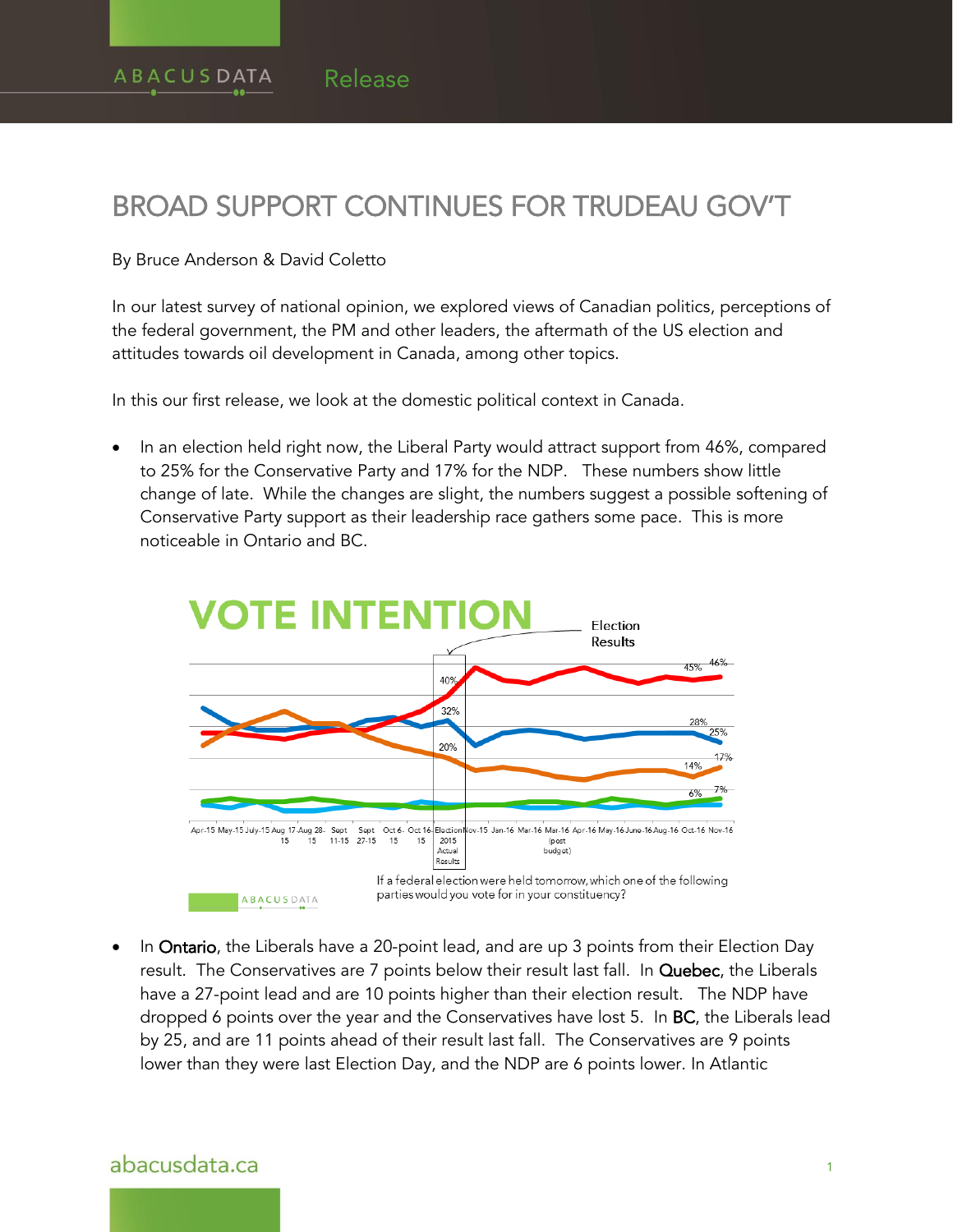Canada, the Liberals lead by 39 points. In Alberta, they trail the Conservatives by 24 points.

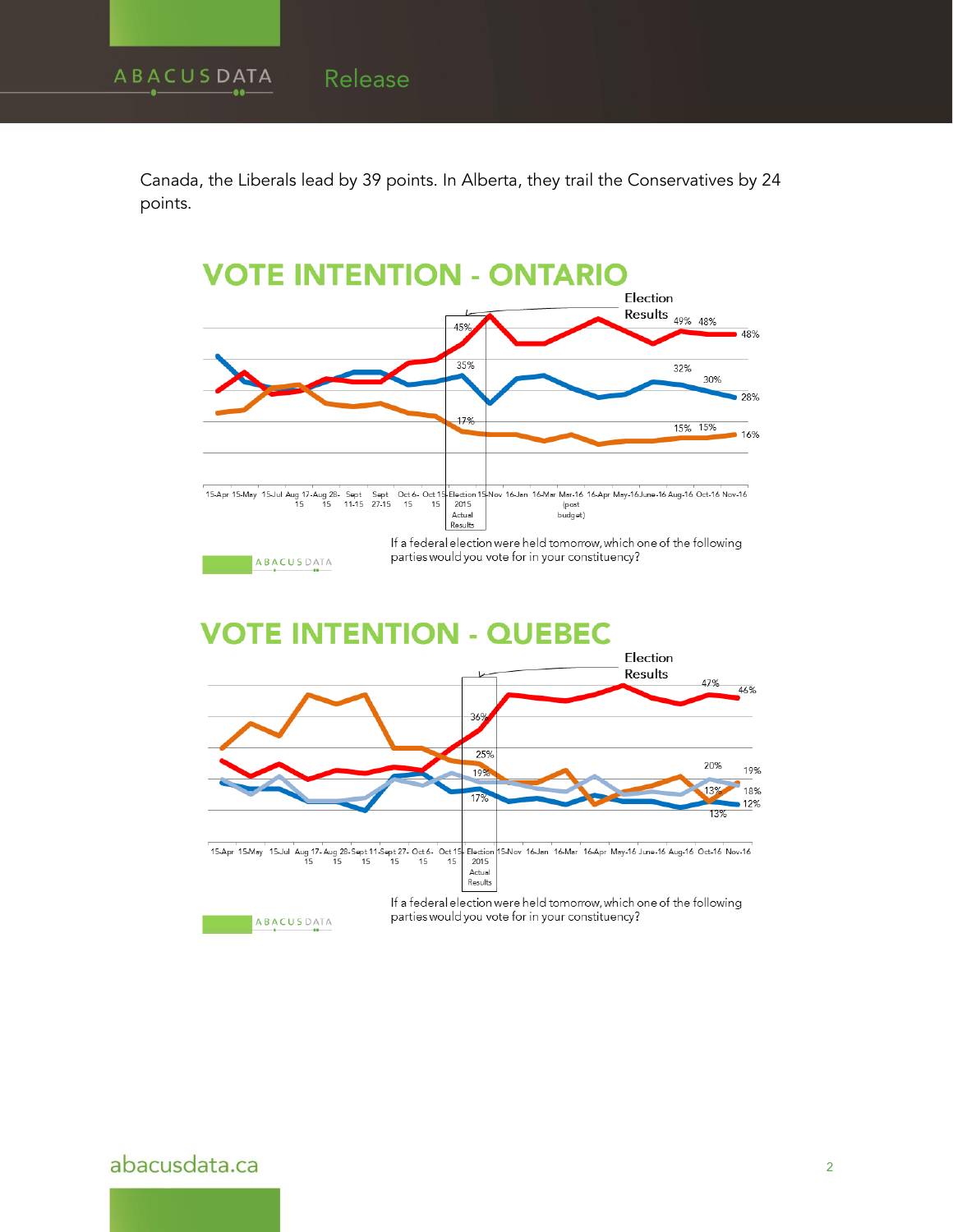

 The Liberals lead among both men (by 16 points) and women (by 26 points). They also lead among all age groups, with their biggest advantage being among voters under 30.



#### **INTENTION VOTE**

Release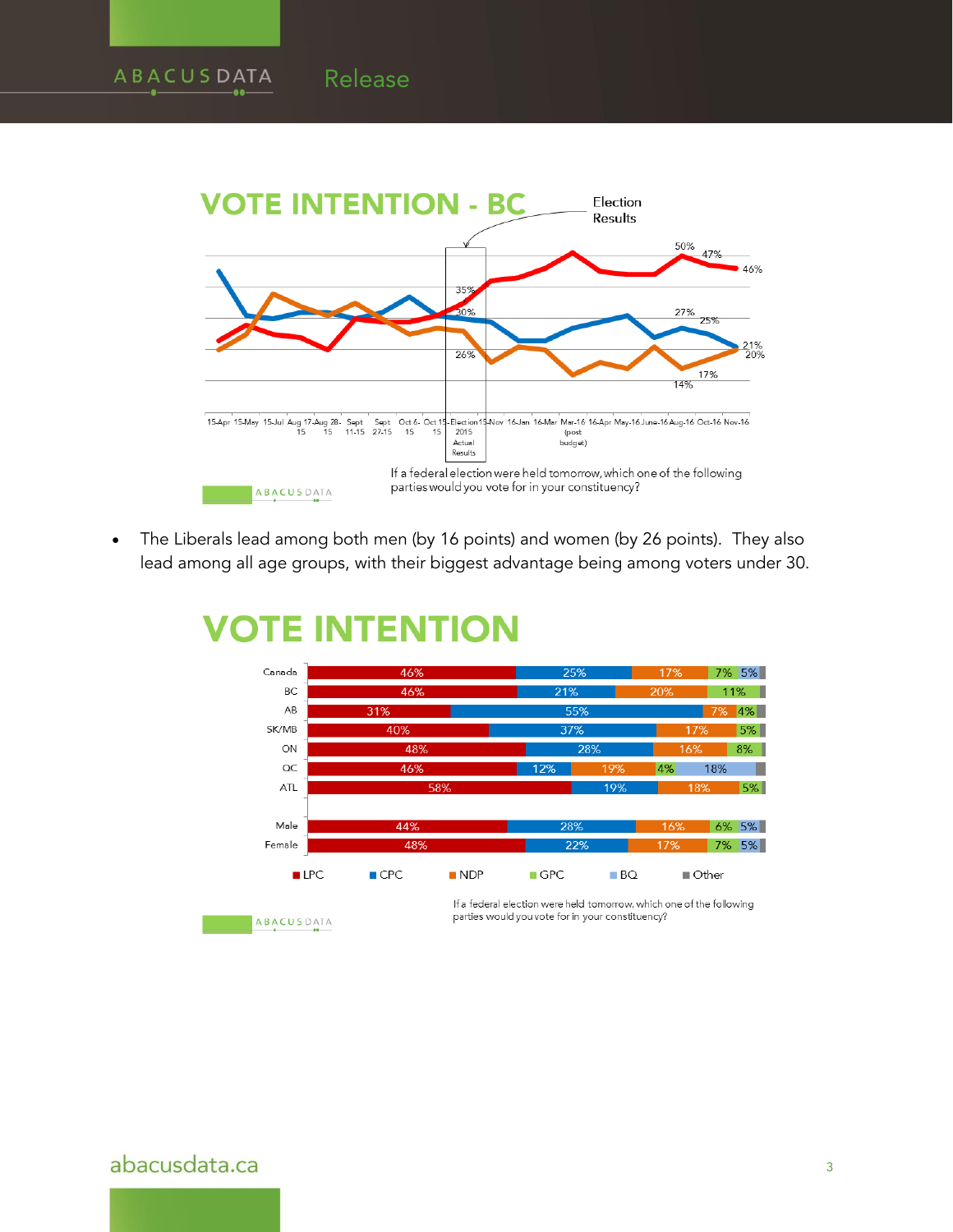Release



 By a margin of 2:1 Canadians approve of the job the Trudeau government is doing. The current approval rating is 23 points higher than the last approval measurement for the Harper government.

# **GOVERNMENT APPROVAL**



Jan-15 Feb-15 Mar-15 Apr-15 May-15 July-15 Aug-15 Sept-15 Oct-15 Nov-15 Jan-16 Mar-16 May-16 June-16 Aug-16 Nov-16 Approve **Disapprove** 



Overall, do you approve or disapprove of the job the federal government led by Stephen Harper/Justin Trudeau is doing?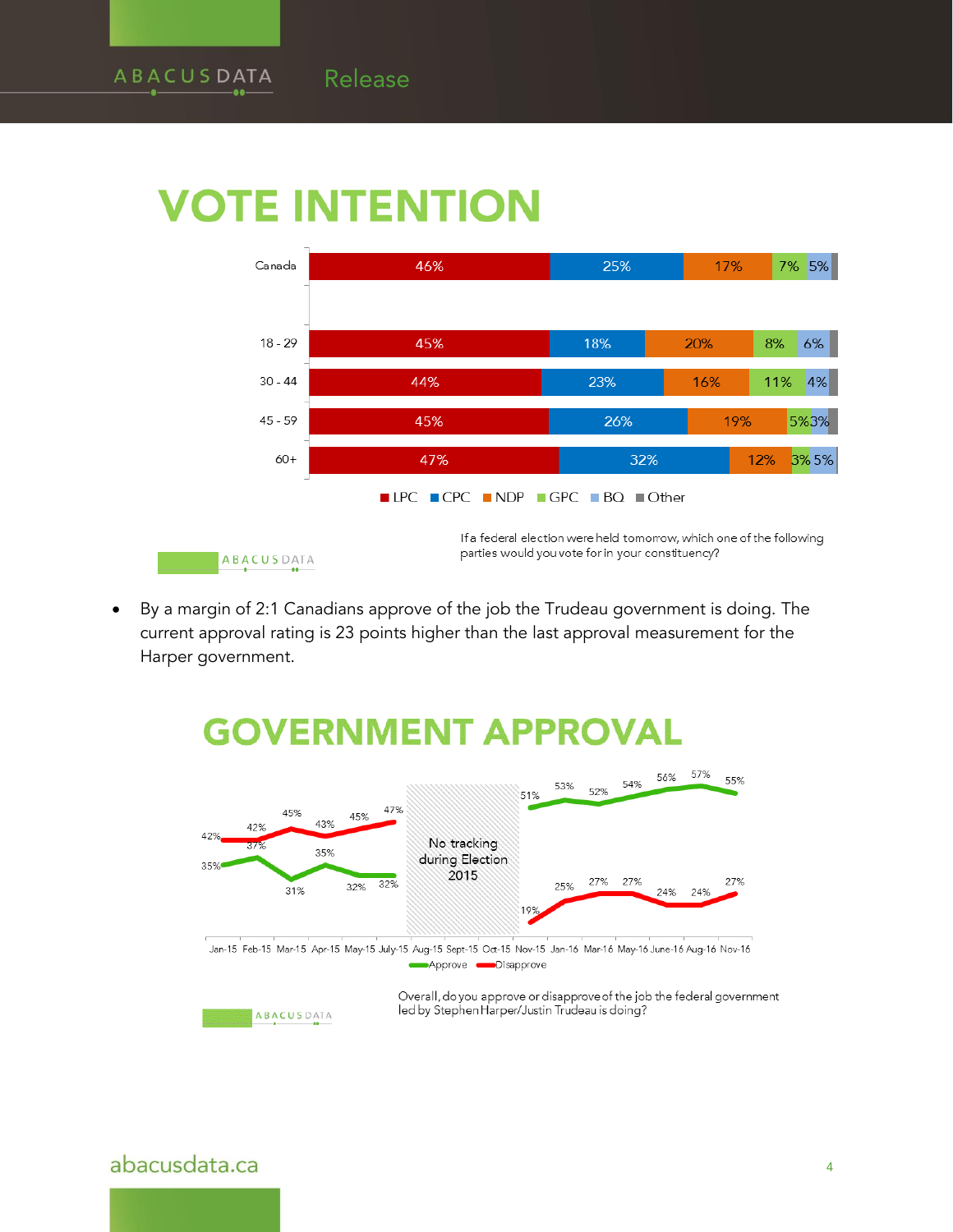#### **ABACUSDATA** Release

- Approval is more common than disapproval in every region of the country, except Alberta. Our sample size in Saskatchewan is proportionate to population size but too small to allow for reporting the numbers for that province on a stand-alone basis.
- A majority among men and women and across all age groups approve of the performance of the government today. Among Liberal voters, 86% approve of the government's performance, as do 51% of NDP voters and 22% of Conservative voters.



# **GOVERNMENT APPROVAL**

ABACUSDATA

Overall, do you approve or disapprove of the job the federal government led by Stephen Harper/Justin Trudeau is doing?

### UMENT APP ь



**ABACUSDATA** 

Overall, do you approve or disapprove of the job the federal government led by Stephen Harper/Justin Trudeau is doing?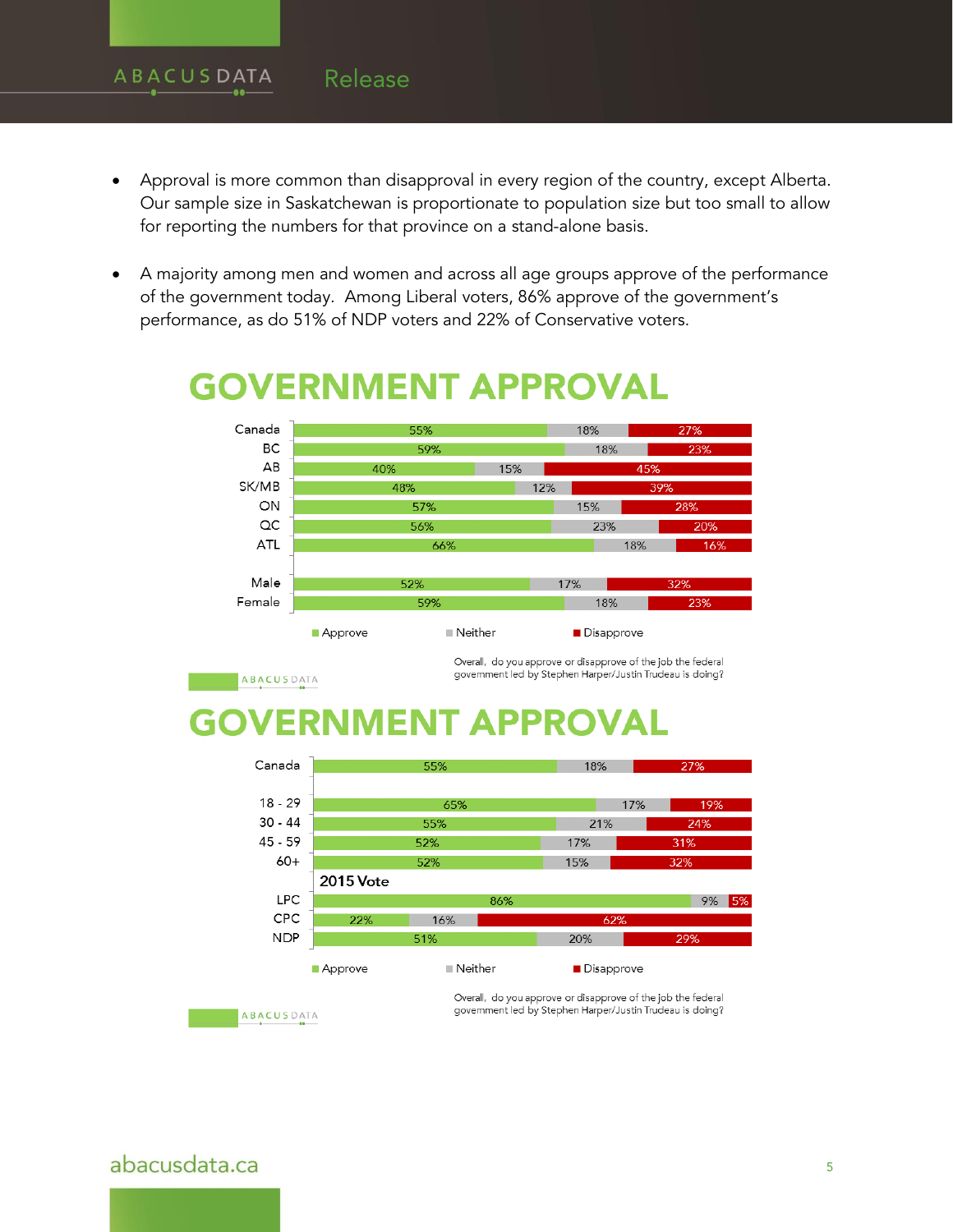#### **UPSHOT**

A year after the Trudeau government was sworn in, voters continue to feel relatively satisfied with the choice the country made and the way in which the Prime Minister and his government are handling their responsibilities.

#### According to Bruce Anderson:

"Over the course of the year, the government has been dealing with a range of potentially difficult issues from a soft economy and rising deficits, to a shift in the approach against terrorism and ISIS, to refugees, to pipelines, climate change and carbon pricing, Senate appointments and electoral reform.

The net effect has been no loss of political capital and a slight increase in support. Voters tend to think the government is making mostly the right choices, including one in five of those who voted Conservative last fall, and half of those who voted NDP.

This serves as another reminder that most of what happens week-in-week-out in the hand to hand combat in Ottawa goes unnoticed by most voters. Heated debate often seems to voters to be the normal sound of politics working as it should, rather than events that should command their immediate rapt attention.

For Conservative partisans, these numbers highlight the important choice of rallying their traditional base of older voters versus finding a way to attract support among younger Canadians. As their leadership race unfolds, the positions the Party becomes associated with on diversity and tolerance, on climate change, on Canada's role in the world, will have a lot to do with whether they can attract a next generation of voter support."

#### According to David Coletto:

"For the twelfth continuous month, the Liberal Party leads its opponents across the aisle by a considerable margin. And while the opposition parties lack permanent leaders, we shouldn't underestimate the breadth and depth of support for the Liberal Party, the Prime Minister, or his government.

Not only does Liberal Party support remain higher than its Election Day performance a year out, but approval for the government remains strong in all regions of the country (even in Alberta where 40% approve), among all age groups, and among men and women. Even across education level, which has become a strong predictor for political support in Canada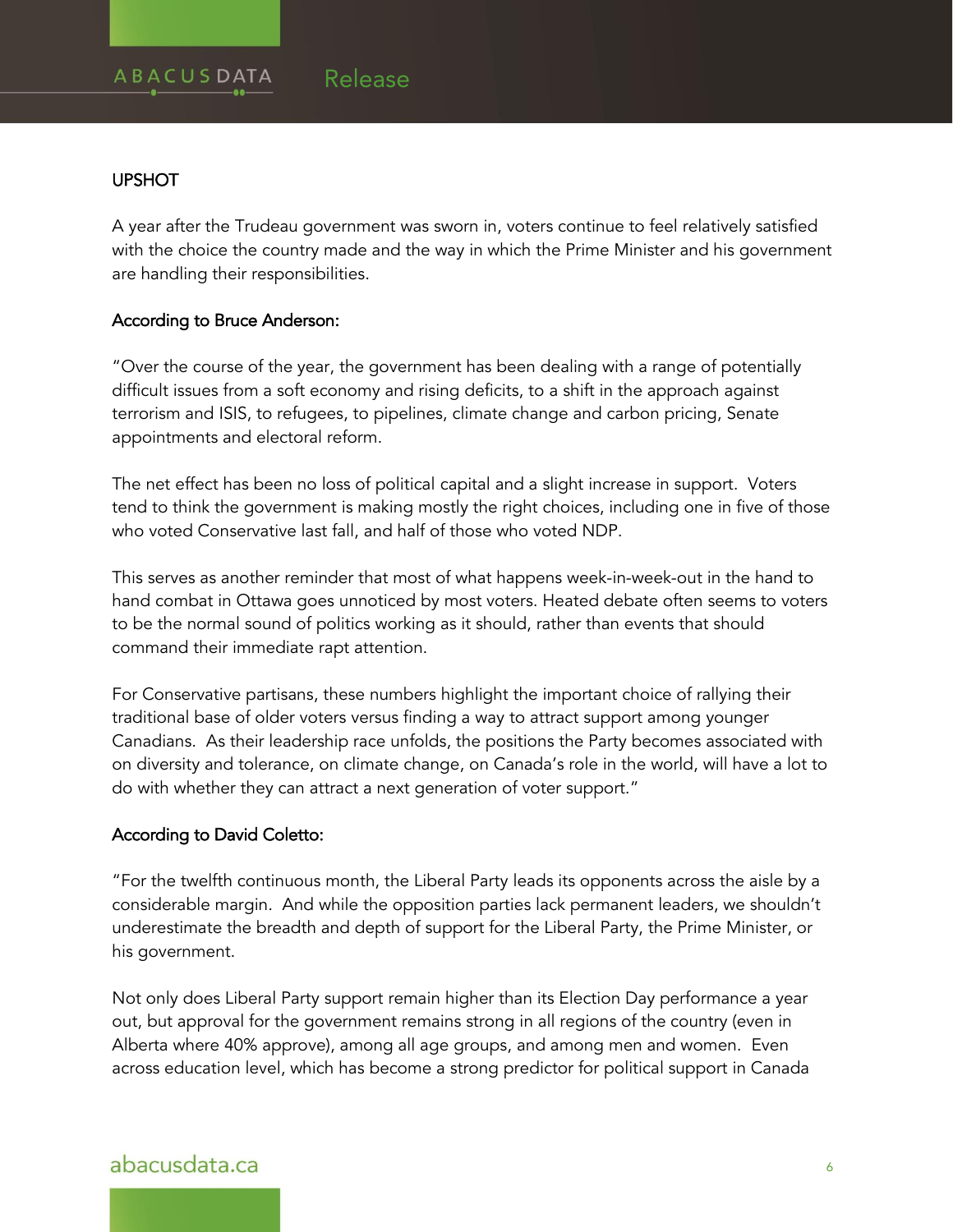#### **ABACUSDATA** Release

and other jurisdictions, the Trudeau government is approved by a majority in all education groups – from those with high school or less to those with post-graduate degrees.

Given some of the economic uncertainty surrounding the American election, perceptions about the economy in Canada have held steady, about half describe the economy as very good or good while half feel negatively about it. Among those who currently support the Liberal Party, 69% describe the economy positively while 31% describe it negatively. This confirms that while economic perceptions are drivers for vote intention, they are not completely predictive."

#### **METHODOLOGY**

Our survey was conducted online with 2,200 Canadians aged 18 and over from November 11 to 13, 2016. A random sample of panelists was invited to complete the survey from a large representative panel of over 500,000 Canadians.

The Marketing Research and Intelligence Association policy limits statements about margins of sampling error for most online surveys. The margin of error for a comparable probabilitybased random sample of 2,200 is +/- 2.1%, 19 times out of 20.

The data were weighted according to census data to ensure that the sample matched Canada's population according to age, gender, educational attainment, and region. Totals may not add up to 100 due to rounding.

### ABACUS DATA INC.

We offer global research capacity with a strong focus on customer service, attention to detail and value-added insight. Our team combines the experience of our Chairman Bruce Anderson, one of Canada's leading research executives for two decades, with the energy, creativity and research expertise of CEO David Coletto, Ph.D.

For more information, visit our website at<http://www.abacusdata.ca/>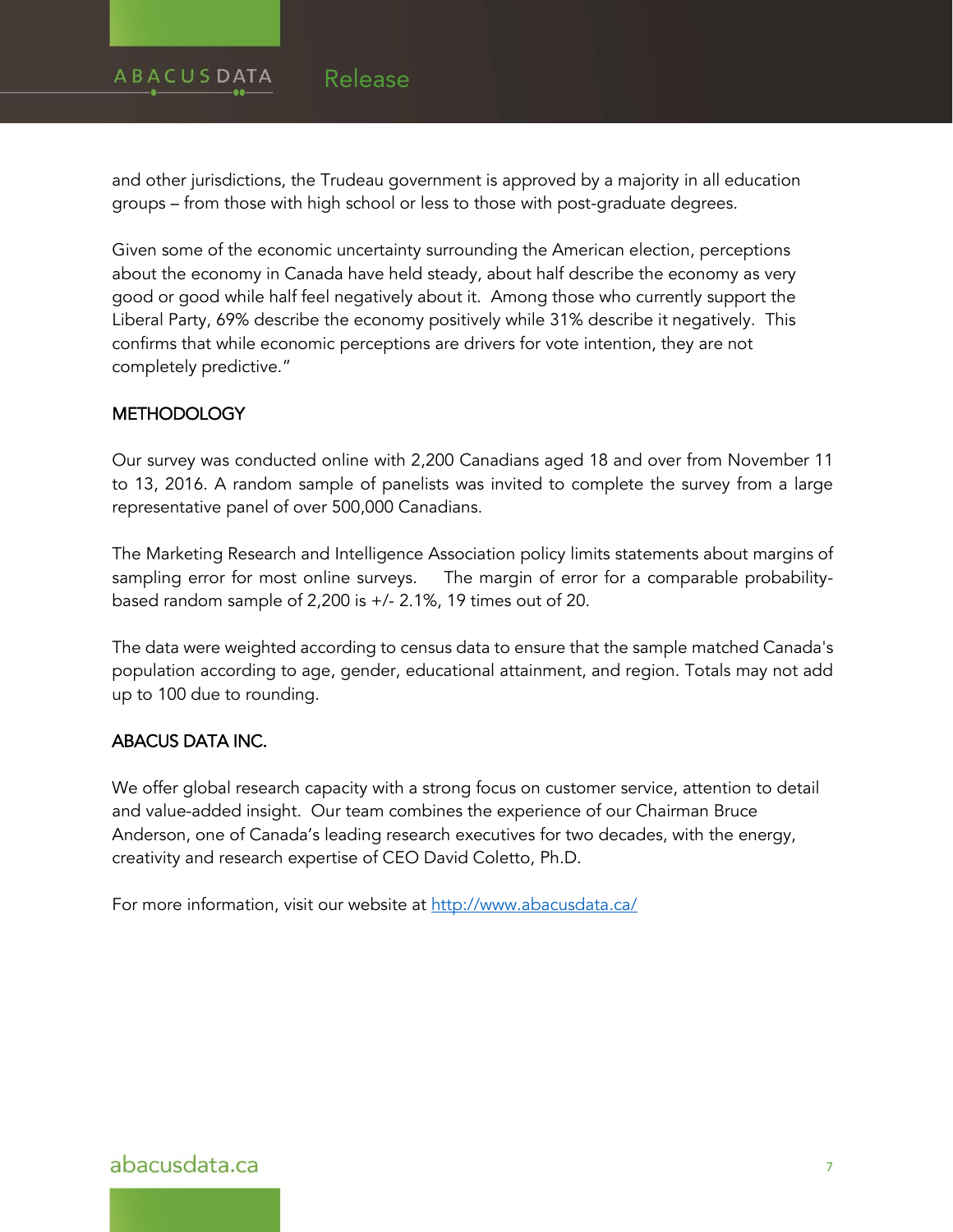### DETAILED TABLES

If a federal election were held tomorrow, which one of the following parties would you vote for in your constituency?

|              |                    | <b>LPC</b> | <b>CPC</b> | <b>NDP</b> | <b>GPC</b> | <b>BQ</b> | Other | Undecided | Raw  | Weighted |
|--------------|--------------------|------------|------------|------------|------------|-----------|-------|-----------|------|----------|
| Region       | Canada             | 37%        | 21%        | 14%        | 5%         | 4%        | 1%    | 19%       | 2200 | 2203     |
|              | ВC                 | 36%        | 17%        | 16%        | 9%         | 0%        | 1%    | 22%       | 401  | 289      |
|              | AB                 | 25%        | 44%        | 6%         | 4%         | 0%        | 2%    | 20%       | 400  | 209      |
|              | SK/MB              | 34%        | 31%        | 15%        | 4%         | 0%        | 1%    | 15%       | 199  | 139      |
|              | ON                 | 39%        | 22%        | 13%        | 6%         | 0%        | 1%    | 19%       | 395  | 844      |
|              | Quebec             | 38%        | 10%        | 16%        | 4%         | 15%       | 2%    | 16%       | 400  | 555      |
|              | ATL                | 45%        | 15%        | 14%        | 4%         | 0%        | 1%    | 22%       | 405  | 167      |
| Gender       | Male               | 37%        | 24%        | 13%        | 5%         | 4%        | 1%    | 16%       | 1100 | 1081     |
|              | Female             | 37%        | 18%        | 14%        | 5%         | 4%        | 1%    | 21%       | 1100 | 1122     |
| Age          | $18 - 29$          | 38%        | 15%        | 17%        | 7%         | 5%        | 1%    | 17%       | 444  | 445      |
|              | $30 - 44$          | 34%        | 18%        | 13%        | 8%         | 3%        | 1%    | 22%       | 582  | 573      |
|              | 45 - 59            | 36%        | 21%        | 15%        | 4%         | 3%        | 1%    | 20%       | 617  | 639      |
|              | 60 and over        | 40%        | 27%        | 10%        | 3%         | 4%        | 0%    | 15%       | 557  | 545      |
| 2015<br>Vote | Conservative Party | 7%         | 79%        | 1%         | 1%         | 0%        | 1%    | 12%       | 404  | 374      |
|              | Liberal Party      | 79%        | 2%         | 5%         | 2%         | 1%        | 0%    | 11%       | 625  | 612      |
|              | <b>NDP</b>         | 17%        | 5%         | 61%        | 2%         | 1%        | 1%    | 14%       | 279  | 286      |
| Education    | HS or less         | 33%        | 19%        | 18%        | 7%         | 5%        | 1%    | 18%       | 491  | 698      |
|              | College            | 35%        | 23%        | 12%        | 4%         | 4%        | 1%    | 20%       | 877  | 803      |
|              | University         | 43%        | 19%        | 11%        | 5%         | 2%        | 2%    | 18%       | 832  | 702      |